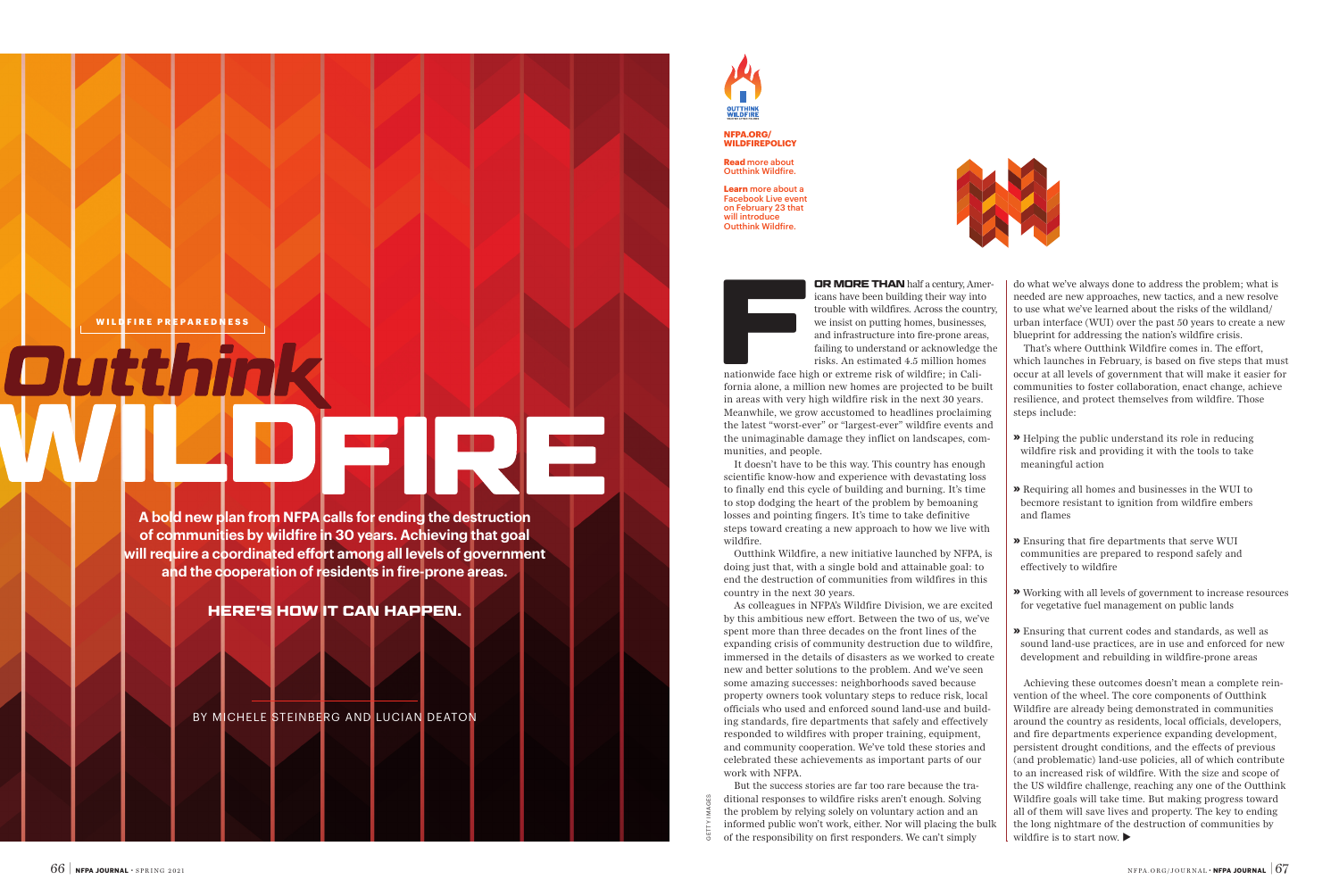structures that have already been built. To stem the tide of loss from wildfires, millions of homes and other structures must be retrofitted to reduce the risk of ignition, a transformation that can be realized through continued research and development, public education, financial incentives, and robust support from all levels of government.

Research has consistently shown the role embers play in igniting structures in the WUI. It has also shown that there is an increased survival rate of homes constructed from fire-resistant materials on property that has been mitigated to remove sources of fuel for a fire. Continued research is needed in several areas, including the development of per-

formance-based product test standards that better reflect how materials perform when exposed to exterior flame exposure, radiant heat, and the impact of embers from a wildfire. Developing these referenced standards will help guide architects, builders, and homeowners to easily source products and materials that will perform as intended during wildfires. Additional research is also needed to support the development and validation of retrofit methods, particularly those that are most cost effective.

Standards developers also have an important role to play. Building standards now exist to improve wildfire safety for new construction—including NFPA 1144, *Standard for Reducing Structure Ignition Hazards from Wildland Fire*, and Chapter 7A of the *California Building Code*—but there is no consensus standard for the retrofit of structures, particularly those within 30 feet of each other, and standards-making organizations need to fill this gap as soon as possible.

That's because this kind of development is unfortunately common within the WUI, even in communities that have experienced devastating losses as a result of wildfire. In Santa Rosa, California, the city's Coffey Park neighborhood lost more than 1,400 homes to the 2017 Tubbs Fire. But instead of incorporating the state's ignition-resistance standards—some of the strongest in the world—in its efforts to rebuild the community, Santa Rosa stuck to its original risk mapping that characterized the neighborhood as "unburnable," allowing developers to decide on their own designs and materials, many of which ignore wildfire ignition guidelines. City government was lauded for its relative speed in rebuilding Coffey Park, but all it has done is recreate a vulnerable community that exists inside the footprint of disaster.

While influencing the siting and materials used in new construction are important steps in reducing the nation's wildfire risk, much of that risk exists in

**B**etween 1990 and 2010, the number of acres in the US that exist in the WUI—areas where development encroaches on wildfire-prone landscapes—grew by 33 percent, to more than 190 million acres. The number of homes constructed on those lands expanded by 41 percent, to at least 43.4 million units. To better protect lives and property in the WUI, communities must address where and how they build homes and businesses, a process that will require the use of comprehensive land-use planning, including codes and standards.

> States also play a significant role and can provide building owners and homeowners with the latest guidance on reducing the risk of structure ignition due to wildfire. States can do this through their own agencies and

requirements. They should provide assessments of the hazard that take into account the likelihood and potential intensity of a fire, as well as the risk that considers the impact of wildfire on community members and property—information that is available through a variety of sources including the USDA Forest Service's Wildfire Risk to Communities (wildfirerisk. org). These are the kinds of resources that are critical in helping planners and local leaders prioritize mitigation initiatives in their communities, track risk reduction activities, and incorporate critical wildfire safety measures into planning and regulatory policies.

Communities need this information at several levels, from regional to subdivision to individual parcels. These assessments can show where land management actions will be most effective for reducing risk, identify community members who are at the highest risk, and illustrate how individual properties might help spread wildfire. All of this information can help prioritize mitigation actions and guide development away from areas with the highest level of hazard. The more detailed information the community has developed through hazard and risk assessments, the better tailored these regulations can be. At the federal level, incentivization of planning for wildfires and hazard mitigation through access to funding and prioritization for land management activities must also continue.



Land-use planning tools and practices offer the means to reduce the risk posed by wildfires to both future and existing development. Comprehensive, or general, plans guide the development of a community, usually in a timeframe of 20 to 30 years, and contain community goals as well as the policy objectives necessary to reach them. But the use of these tools and practices is not widespread. An extensive adoption of landuse planning at the local level, supported through state and federal policies, is urgently needed to lower the danger wildfires pose to thousands of communities.

This is not an easy process, as demonstrated by the community of Payson, Arizona. The town made news in 1990, when six firefighters died and 60 homes were destroyed in the Dude Fire. Despite that history, local officials have argued for years over the need to adopt basic wildfire safety standards for new construction. The debate took on new urgency following the deadly and destructive 2013 Yarnell Hill Fire in neighboring Yavapai County, which killed 19 wildland firefighters. In its aftermath, local media noted that neither Payson nor the county where it was located had adopted a building code that would require noncombustible roofs, a key factor in home and community survivability during a wildfire. Town council meetings in Payson routinely devolved into rancorous debates, fueled in part by resistance to what some saw as draconian measures that would hinder development and drive down property values. An ordinance was finally passed last year requiring vegetative fuel modification and maintenance around homes, but the town and county have yet to require that new homes be built safely.

States must require plan development that addresses a range of wildfire safety issues. Plans should include descriptions of the hazards and risks in the community, and they should identify policy objectives to reduce risk over time as well as the necessary actions to implement those policies. These policies need to incorporate building and zoning codes, such as those developed by NFPA, as well as other development

#### **163% Increase in the number of structures lost in wildfires per year over the past decade.**

NFPA STANDARDS **designed to assist communities with updating subdivision, zoning, building, and fire code requirements include:**

#### **NFPA 1141** *Standard for Fire Protection*  **NFPA 1142** *Standard for Water Supplies*  **NFPA 1144** *Standard*

*Infrastructure for Land Development in Wildland, Rural, and Suburban Areas for Suburban and Rural Fire* 

*Fighting*

*for Reducing Structure Ignition Hazards from Wildland Fire*

# **Outthink<br>WILDFIRE**



**Current codes and standards, as well as sound land-use practices, must be in use and enforced for new development and rebuilding in wildfire-prone areas.**

> Land-use planning tools and practices offer the means to reduce the risk posed by wildfires to both future and existing development. But the use of these tools and practices is not widespread. An extensive adoption of land-use planning at the local level, supported through state and federal policies, is urgently needed to lower the danger wildfires pose to thousands of communities.

# **"**

**"**

**All homes and businesses in the WUI must be required to be more resistant to ignition from wildfire embers and flames.**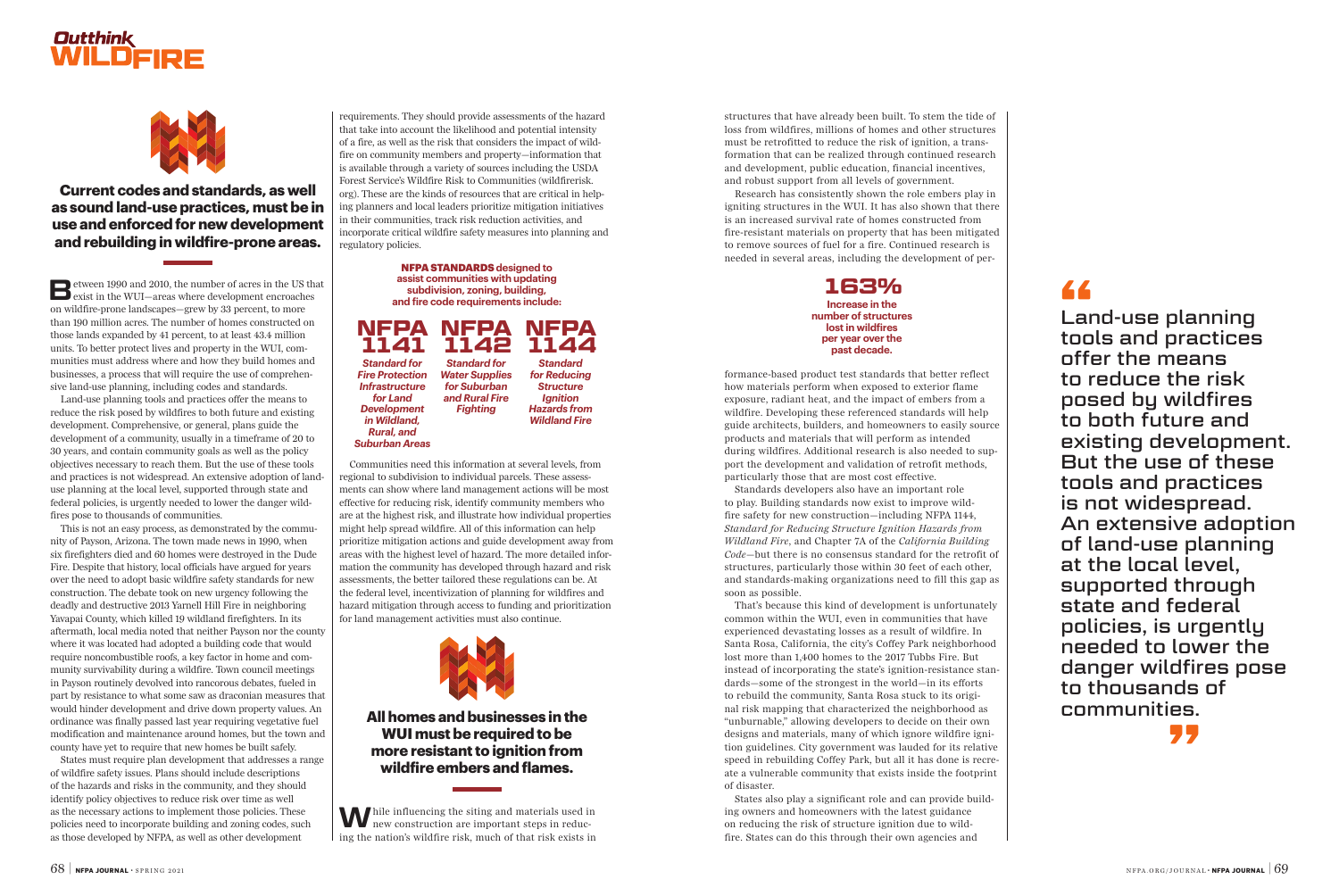# **Outthink<br>WILDFIRE**

programs, and by supporting the development of a skilled workforce that can help owners assess and mitigate their homes and properties. States must have regulations in place requiring property owners to maintain defensible space, ensuring that the areas immediately around homes and other buildings are clear of vegetation and other sources of fuel.

States can also rely on voluntary initiatives such as Firewise USA® and the Fire Adapted Communities Learning Network, which have proven track records of transforming homes and communities. Residents of nearly 2,000 Firewise communities nationwide have already taken steps to make their homes more resistant to ignition from wildfire, from clearing yard debris to replacing combustible rooftops with materials that are fire resistant. Costlier, more intensive home improvements will require policymakers at the state and federal levels to consider creating tax credits or deductions to support retrofitting activities, and to ensure that grants and low-cost loans are available to aid mitigation and retrofitting efforts for residents of fire-prone areas who otherwise lack resources.



**M** ost US fire departments are called upon to provide some form of wildland firefighting, but many of those departments have neither the training nor the equipment to fight those fires safely or effectively. Communities that rely on their fire departments to protect lives and property in wildfire events must identify municipal, state, and federal funding sources to help them properly train and equip their first responders.

**For more than a century, the US government has invested heavily in a fire suppression infrastructure and workforce** to ensure that most wildfires remain small and can be extinguished quickly. Effective response means that 97 percent of wildfires remain small and controllable, but it has also had an unintended and dangerous side effect.

According to NFPA's Fourth Needs Assessment of the US Fire Service, 88 percent of US fire departments—roughly 23,000—provide wildland and/or WUI firefighting services. Of those, 63 percent have not formally trained all of their personnel involved in these activities. Personal protective equipment for wildland firefighting is available to all responders in just 32 percent of those departments, and firefighters in 26 percent of those departments have no wildland PPE at all. These gaps threaten firefighter health and safety and increase the risk faced by businesses and homeowners. Local fire departments report that brush, grass, and forest fire incidents account for nearly a quarter of the response calls they receive each year. From 2011 to 2015, wildfires resulted in an annual average of 1,330 fireground injuries to local fire department personnel.

Suppression disrupts the natural occurrence of lower-intensity wildfire, allowing vegetation and debris that would normally be cleaned out by periodic fires to accumulate. Denser, more continuous vegetative fuels create the conditions for severe wildfires that can overwhelm suppression efforts, conditions that science has demonstrated are exacerbated by climate change. To lower the risk of wildfire to communities, resources must be increased for fuel management on 120 million acres of federal land—and many more private acres—that are at high or very high risk of devastating fires.

Each year, about 3 million acres of public land are subjected to fuel treatments that include mechanical thinning and prescribed burning, a number that falls well short of the estimated 6.8 to 12 million acres per year experts believe is necessary to restore and maintain these lands. Between public and privte holdings, the number of acres currently at risk for wildfire in the US is estimated to be as high as one billion.

In a 2019 report from the Government Accountability Office, the federal land management agencies acknowledged that insufficient staffing can hinder fuel management efforts, especially prescribed burns. According to a report from the National Association of Forest Service Retirees, the number of employees with the skills needed to support treatment and restoration

Fire departments acknowledge their limited capacity. For example, 64 percent of US fire departments say they could manage structure protection for a maximum of two to five structures during a single wildfire incident; wildfires now routinely involve dozens or even hundreds of structures at a time. Similarly, 52 percent say they could manage responding to a wildfire of, at most, 10 acres; the average size of a wildfire in the US is nearly 170 acres. Meanwhile, many Americans continue to believe that the fire service will always have the capacity to respond to any fire or emergency event and mount successful rescues and saves. While state and federal agencies also perform wildland firefighting, the scope of those services differs significantly from that of local fire departments and generally does not extend to protecting homes, businesses, and other structures.

A case study prepared for the Wildland Fire Lessons Learned Center in 2010 illustrated that the reality of how firefighters are killed and injured during wildfires is often the result of insufficient training, no protective gear, and little or no direction. The study examined wildfires that occurred in Texas and Oklahoma in 2005 and 2006 and that killed four firefighters and severely injured seven. In interviews, firefighters who'd been injured in those fires insisted they would not change a thing about the operation, citing their training to protect life and property—even though they were fighting fires in grassy fields. The study's recommendations emphasized training for rural fire departments, including teaching firefighters that no acre of vegetation (or any house, for that matter) is worth sustaining injury or risking death. It was clear from the study's findings that minimal emphasis had been placed on such training.

In addition to prioritizing resources to train and equip their own responders for wildfire, communities whose local fire departments lack capacity to engage large fires must develop and maintain mutual aid agreements with neighboring communities to increase their response capabilities. At the same time, the public must understand that while the fire department's response during a wildfire event is critical, it will be much less successful in an unprepared community. That's why it is imperative that community members take action to prepare their own homes, businesses, and neighborhoods ahead of a wildfire event.



## **1billion**

**Estimate of the number of acres in the US, including all public and private holdings, at risk for wildfire.** 

## **3 million**

**The number of acres of public land annually subjected to fuel treatments, including mechanical thinning and prescribed burning.**

## **7-12 million**

**The number of acres of public land that experts say should be subjected to fuel treatments every year.** 

While fire departments **"** acknowledge their limited capacity to fight wildland fires, many Americans continue to believe that the fire service will always have the capacity to respond to any fire or emergency event and mount successful rescues and saves.

**"**

# **64%**

**The percentage of US fire departments that say they could manage structure protection for a maximum of two to five structures during a single wildfire incident. Wildfires now routinely involve dozens or even hundreds of structures at a time.**

**52%**

**The percentage of US fire departments that say they could manage responding to a wildfire of, at most, 10 acres. The average size of a wildfire in the US is nearly 170 acres.**

## **Fire departments for WUI communities must be prepared to respond safely and effectively to wildfire.**

## **Government must increase resources for vegetative fuel management on public land.**